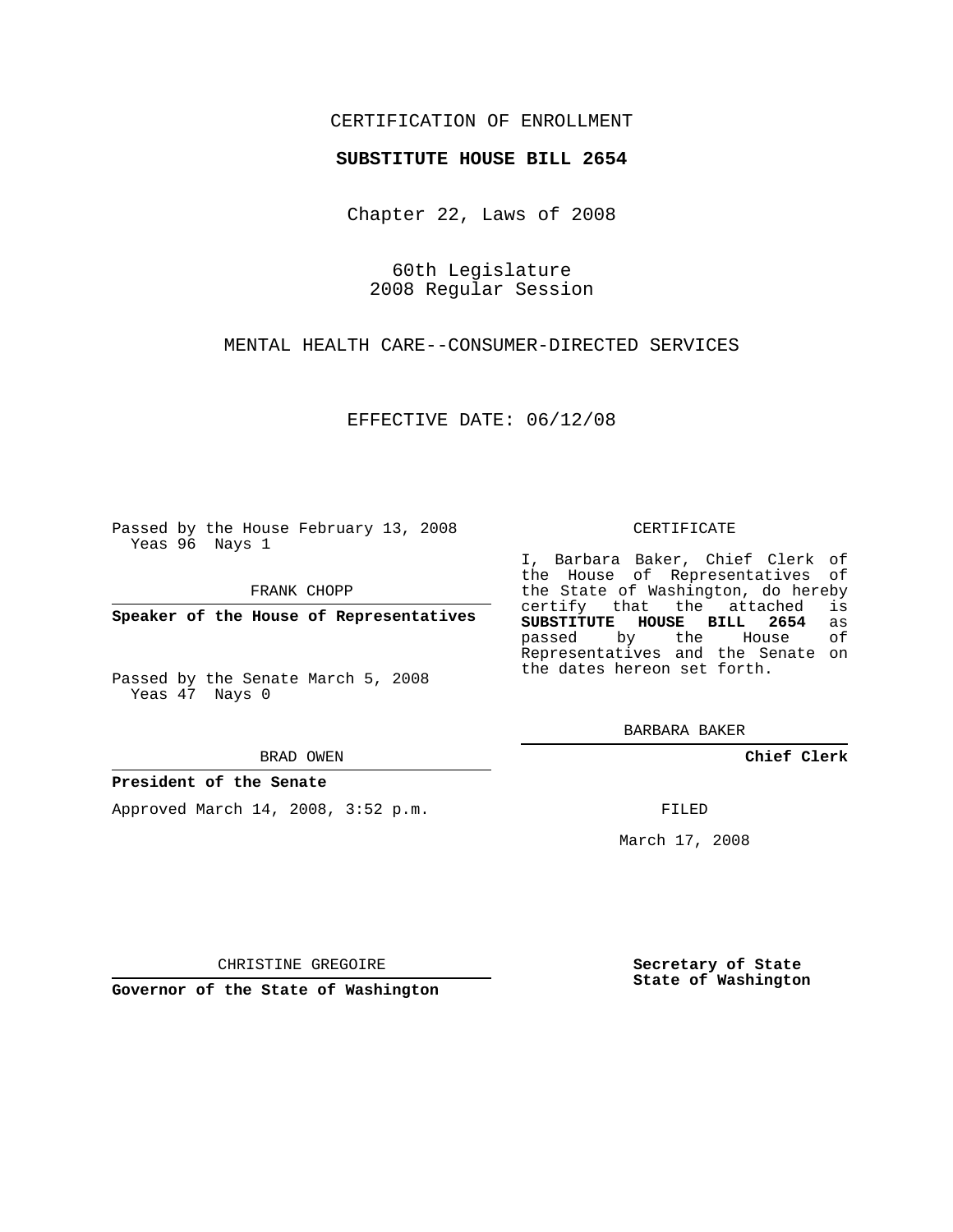# **SUBSTITUTE HOUSE BILL 2654** \_\_\_\_\_\_\_\_\_\_\_\_\_\_\_\_\_\_\_\_\_\_\_\_\_\_\_\_\_\_\_\_\_\_\_\_\_\_\_\_\_\_\_\_\_

\_\_\_\_\_\_\_\_\_\_\_\_\_\_\_\_\_\_\_\_\_\_\_\_\_\_\_\_\_\_\_\_\_\_\_\_\_\_\_\_\_\_\_\_\_

Passed Legislature - 2008 Regular Session

**State of Washington 60th Legislature 2008 Regular Session**

**By** House Health Care & Wellness (originally sponsored by Representatives Hinkle, Cody, Moeller, Green, and Kenney)

READ FIRST TIME 02/04/08.

 AN ACT Relating to consumer-directed mental health care; and creating a new section.

BE IT ENACTED BY THE LEGISLATURE OF THE STATE OF WASHINGTON:

 NEW SECTION. **Sec. 1.** (1) The department of social and health services shall prepare a report on strategies for developing consumer and family run services. The report shall include the following:

 (a) A plan for implementation of consumer and family run services in Washington;

 (b) Amendment of the mental health waiver and state plan related to utilization of medicaid for financing of services provided by community service agencies;

 (c) Identification of funding and resources needed for 13 implementation of these services;

 (d) Recommendations related to licensing or certification requirements that should be applied to community service agencies;

 (e) Recommendations related to assuring the services provided by community service agencies are integrated with other treatment services; and